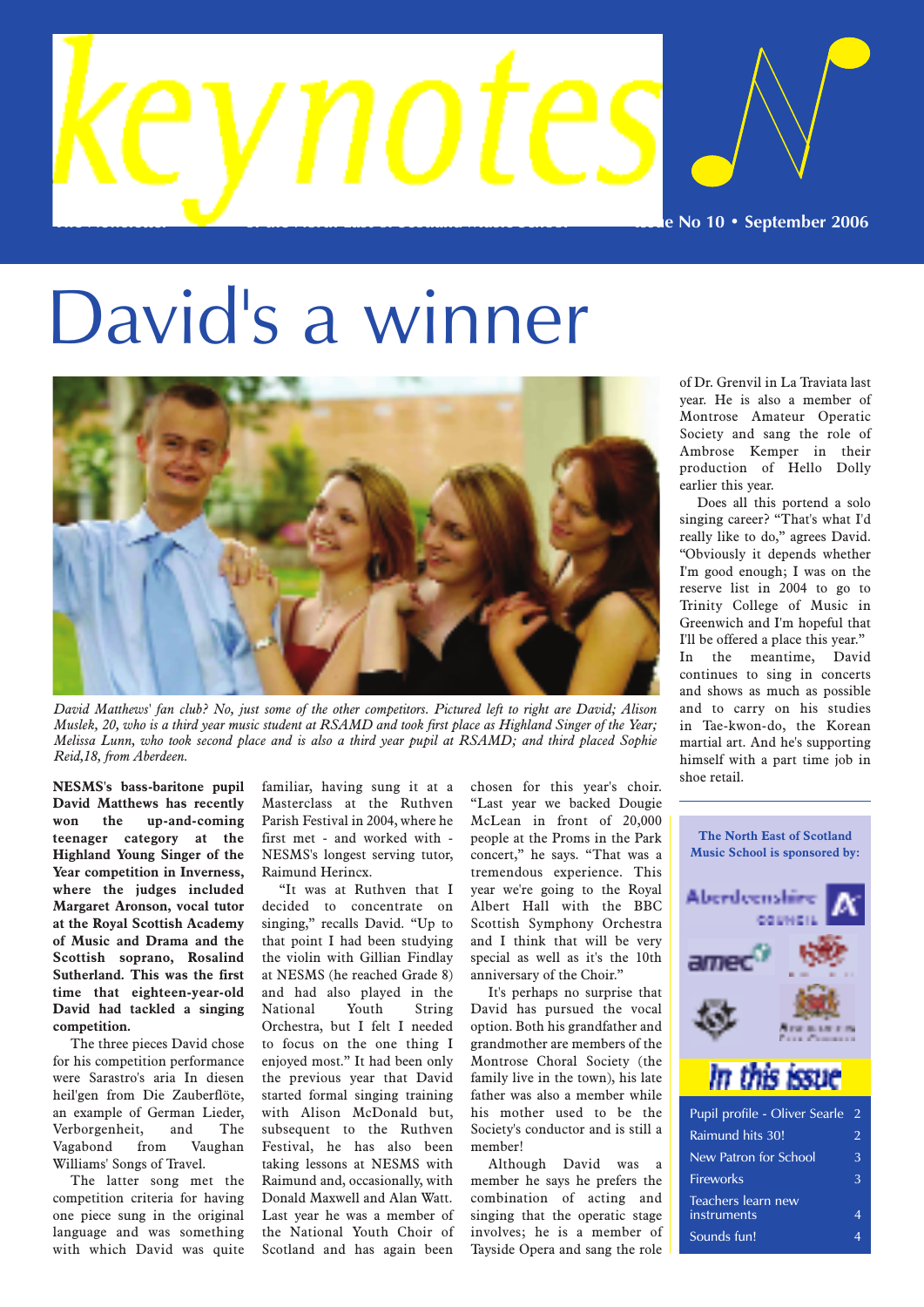

## **promising musicians**

The School provides a centre where young people of outstanding musical promise can obtain tuition which is not available within their existing framework of study. Any musically talented child, student, teacher or lay person living in Scotland may apply for an audition to the School.

#### **TUITION**

Internationally acclaimed professors and teachers are brought to Aberdeen on a regular basis from all over the British Isles and Europe.

#### **COURSES**

The School offers one-to-one teaching together with occasional workshops and masterclasses. There is a close relationship with the University of Aberdeen, through the Director of Music, and also with Aberdeen City Music School in Dyce.

#### **FINANCE**

Finance is generously provided by trusts, commercial organisations and individuals. Continued support is essential in order to maintain the high quality of the teaching programme. The Administrator will be pleased to assist with all enquiries about donations, sponsorship or scholarships.

#### **FEES & SCHOLARSHIPS**

Students pay their own fees, although scholarships are available and are applied for annually. Any award is made on a balance of musical potential and financial need.

#### **DOROTHY HATELY**

Dorothy founded NESMS in 1975 with the support and encouragement of Lady Aberdeen. Thanks to Dorothy's dogged determination over the years, the School has greatly increased its teaching disciplines, tutors and pupils. Sadly, Dorothy died in 1996, before she could see the School in its own premises in Huntly Street. However, we strive to maintain the high standards she set and intend to take the School from strength to strength.

#### **NORTH EAST OF SCOTLAND MUSIC SCHOOL** Dorothy Hately Music Centre

21 Huntly Street Aberdeen AB10 1TJ Tel/Fax: 01224 649685 email: nesms@sol.co.uk

**Chairman:** June, Marchioness of Aberdeen and Temair

**President:** Dr Neil Mackie **Administrator:** Joan Thomas

**Assistant Administrator:** Reg Pringle

## Pupil profile Providing the highest standards NESMS influence led to composing career



*Oliver Searle*

**The influence and encouragement of a NESMS tutor has led 28-year-old Oliver Searle into a career as a composer, with his works being performed in the Glasgow Proms and at festivals in Oxford, Edinburgh, Manchester, Aldeburgh, Berlin and Cluj-Napoca in Romania.**

Born in North Berwick, Oliver was studying for a musical Bachelor of Education degree at the old Northern College in Aberdeen when he started his lessons at NESMS with Nigel Clayton. Oliver went on to work as a supply teacher at, amongst other places, Kincorth Academy and had been offered a rare full time post when he decided to take Nigel's advice and study composition. "Nigel was a profound influence," Oliver recalls. "I had an aspiration - perhaps I should call it a delusion! - of being a concert pianist but it was obvious that I wasn't good enough. But I had composed a few things and showed Nigel one of my first pieces and it was him that helped convince me that I should take the plunge and study composition. I just knew that if I didn't I'd regret it."

Oliver therefore turned down the teaching post and moved to Glasgow in 2000 to take a Masters degree in composition at the Royal Scottish Academy of Music and Drama with John Maxwell Geddes, gaining a Distinction in 2002. He has recently completed a PhD there, again in composition, under the supervision of Gordon McPherson.

He has written works for the Paragon Ensemble, the National Youth Choir of Scotland, the Britten-Pears Orchestra, the Hebrides Ensemble, Psappha, the John Currie singers, Cambridgeshire Youth Wind Orchestra, the National Youth Orchestra of Scotland, the New Music Players and the RSNO and is currently working on a 20 minute piece for the inauguration of a new choir called Merchant Voices, which will be based at Glasgow City Hall. That will be performed for the first time in February next year.

In addition he has his own contemporary music group which he conducts and they will be visiting Aberdeen to perform in the Sounds festival later this year.

Oliver's other main interest is fly-fishing. "Actually, I'm a fanatic," he cheerfully admits. "When I'm writing music there are times when I look outside and wish I could head off with my rods - and, if I'm honest, I sometimes do!"

Musically Oliver says that he's still trying to work out what he most enjoys. "I take my inspiration from all sorts of things, like graffiti or a bad science fiction novel. A piece I wrote for the Paragon Ensemble took childhood nostalgia as a theme. I would like to tackle an opera at some point although the thought of something so large and complex is quite frightening! But, whichever musical direction I go, I'll always be grateful to NESMS and Nigel Clayton for pointing me down this path."

## Raimund hits 30!

**Raimund Herincx will this year be celebrating 30 years teaching at NESMS. The School's celebrated - and, dare we say, most senior vocal coach - was persuaded into joining NESMS in September 1976 by Lady Aberdeen, despite the fact that, at the time, he was singing for the Metropolitan Opera Company in New York.**

"She was very persuasive," recalls Raimund. "In those days the flights were much longer but she simply told me, 'Just arrange the two things' as though it was the simplest thing in the world!

"Originally, I used to stay at Haddo but I was teaching 30 plus students in three and a half days and the travelling and the 12 hour days were simply too much, so it was suggested that I should stay with Dorothy Hately.

"Dorothy also specialised in helping people who could not hear and others who could not speak The many conversations we had on the latter subject led me into studying more deeply the function of resonators and how they are used to help people to speak who have lost that function through accident or

illness. Dorothy got me involved in helping them and that in turn helped me to evolve the theory that notes are most accurately produced if the mouth is formed into certain shapes depending on pitch, something that over the years I've also applied to my teaching in London, Cardiff and in the United States and in my lecturing at various universities."

Raimund says that to teach at all there has to be a conviction. "I have such fond memories of Dorothy and the enthusiasm and encouragement she had for the way I teach singing, that it's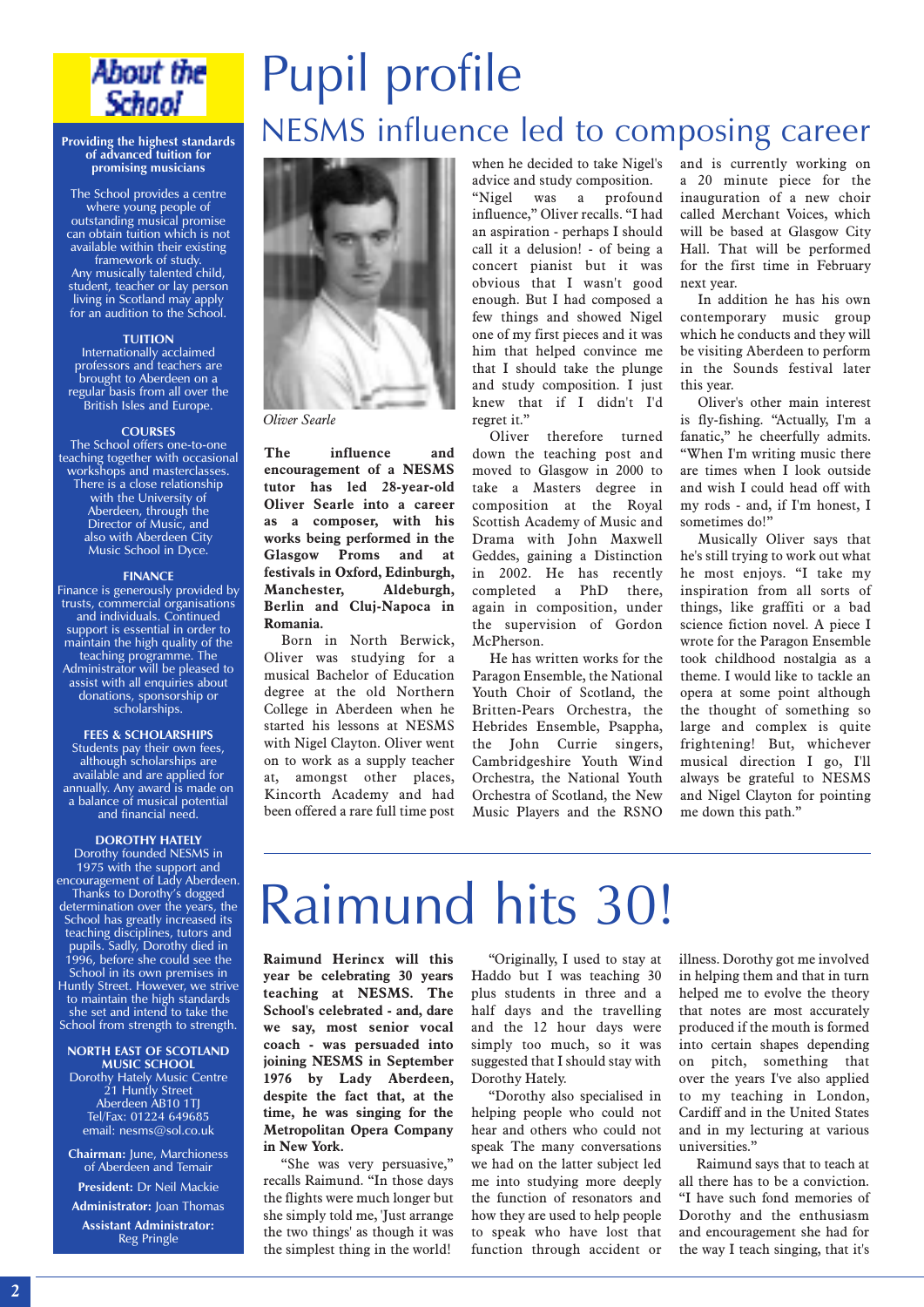## New patron for School



*Peter Mitchell*

**Peter Mitchell has accepted an invitation to become a patron of the School, joining Claire Bruce, Eileen Croxford, Evelyn Glennie, Maurice C Hately, Fiona Kennedy and Charles Skene. Peter has been the auctioneer at all the Keynotes Auction Lunches since their inception in 2001.**

It's a debateable point as to whether Peter is best known as editor of the social column in the Press & Journal newspaper or as a charity auctioneer but he says he's very happy to help with the Keynotes Auction Lunches as his daughter, Fiona, received tuition at the school in the 1980's.

"I'm delighted to say that she still plays piano and clarinet and sings in choirs and her training at NESMS had an influence on that," says Peter. "It has been a privilege - and a lot of fun - to act

as auctioneer at the lunches and it was an unexpected honour to be made a patron."

Peter himself has had a long interest in a variety of different musical forms. He grew up in Scottish manses listening to his father, the Rev. Robin Mitchell, play all sorts of tunes on the piano, from classical to the pop of the day. Inevitably, he had piano lessons in Haddington which continued into adolescence at Leven in Fife and he and his father had a party piece playing a duet for organ by Handel.

"I would love to have been a conductor and, even now, often wield an imaginary baton while listening to some of my favourite pieces, such as Fingal's Cave or a stirring Beethoven symphony," he admits.

Jazz became a big interest at Edinburgh University so when

he went to teach English and American history at a private school near New York in 1964, he was able to see many of his heroes, such as Duke Ellington and Thelonius Monk, in the Big Apple.

Returning from his travels in 1966 - and after a spell attempting to be an actor in London - he went into journalism in Inverness in January 1968, moving to Thurso in the spring of 1970 to become editor of the Caithness Courier. While there, he took a great interest in the Dounreay Folk Club and helped launch the Thurso Folk Festival.

"Moving the auction from the Caledonian Hotel to the Marcliffe was a spectacular success," he suggests. "The Caledonian gave us terrific support but the shape of the room was a bit awkward and the numbers limited. And, of course, last year's royal connection with one of the lots didn't do us any harm either. I'm looking forward to this year's auction which given it's on the 5th November - and knowing Nicky Bradford's sense of humour - opens up all sorts of possibilities!"

### **Fireworks** expected at auction lunch

**This year's Keynotes Auction Lunch, which will take place on Sunday, 5th November, will have a fireworks theme, reports Nicky Bradford, chair of NESMS's Fund Raising and Development Committee. The event will take place at the Marcliffe at Pitfodels Hotel.**

"It was too good an opportunity to miss," suggests Nicky. "In fact, just the thought of having the lunch on that date immediately made me think of all the old clichés! So we're expecting the day to go with a real bang, with bids rocketing skywards, some people keeping their powder dry until the more expensive items ………



#### **as at January 2005**

#### **STRINGS**

Violin *Gillian Findlay* Viola *Michael Beeston* Cello *James Halsey* Double Bass *David Inglis*

#### **WOODWIND**

Flute *David Nicholson* Flute *Catherine O'Rourke*

| <b>Flute</b>    | David Nicholson      |
|-----------------|----------------------|
| <b>Flute</b>    | Catherine O'Rourke   |
| Oboe            | Anne Rankin          |
| <b>Clarinet</b> | Alison Waller        |
| <b>Bassoon</b>  | <b>Lesley Wilson</b> |
|                 |                      |

#### **BRASS**

Trumpet *John Gracie* Horn *Lizzie Davis*

#### **PIANO**

*Nigel Clayton Joseph Long*

**SCOTTISH FIDDLE**

*Paul Anderson*

#### **SINGING**

*Raimund Herincx Alan Watt Ruth Black Alison McDonald Jean Webster*

**STAGECRAFT & PERFORMANCE**

*Donald Maxwell*

### **Forthcoming** events

**Friends of NESMS Coffee Morning**

Saturday 28th October,  $10 - 12$  noon, at the School

Donations welcome

#### **Keynotes Auction Lunch**

Sunday 5th November, at the Marcliffe at Pitfodels Hotel

#### **SPECTRUM**

A Concert of Piano Music with Donald Hawksworth

Sunday 26th November at  $2.30$  p.m. at the School

Numbers are limited so book soon!



been very easy to continue the good work that she started up here in Aberdeen."

Given that his international operatic career as one of the foremost basses of his generation took him all over the world, the School and its pupils are lucky indeed that Raimund should have such a strong attachment to the area.

Raimund received his early training in Belgium and Italy and then created over 40 roles for Sadlers Wells Opera, (now English National Opera) before making his debut at Covent Garden in The Midsummer Marriage, the first opera by

In the early 1970's, Raimund went on to sing Wotan in Wagner's Der Ring des Niebelungen, a role for which he became celebrated. He became a regular at the Metropolitan Opera and was also closely associated with the North West Pacific Festival, Seattle and San Francisco opera companies, with an international career not just in opera, but in the major works of the choral / orchestral field with the world's leading conductors.

# Sir Michael Tippett.